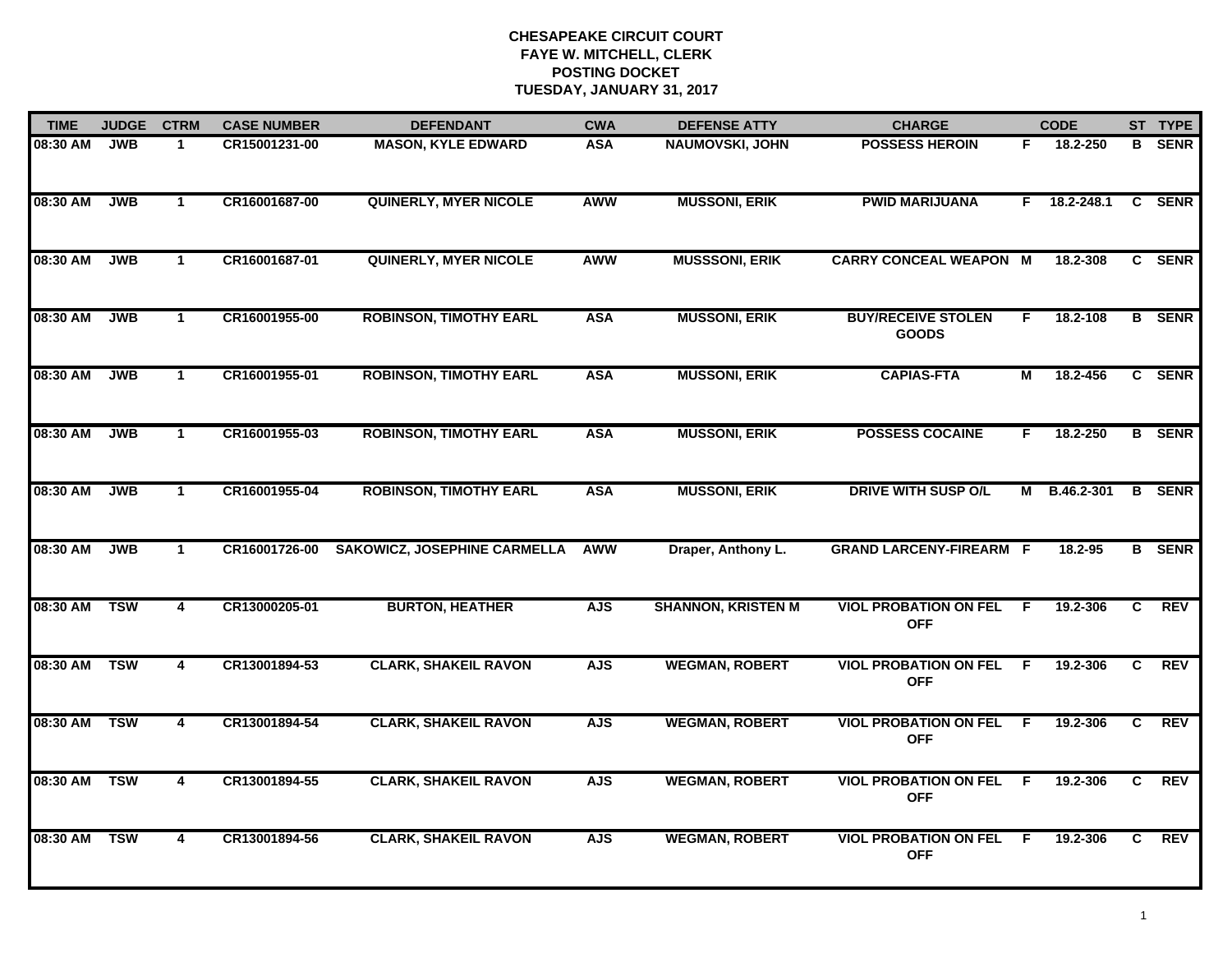| <b>TIME</b>  | <b>JUDGE</b> | <b>CTRM</b>             | <b>CASE NUMBER</b> | <b>DEFENDANT</b>            | <b>CWA</b> | <b>DEFENSE ATTY</b>   | <b>CHARGE</b>                                |     | <b>CODE</b> |    | ST TYPE    |
|--------------|--------------|-------------------------|--------------------|-----------------------------|------------|-----------------------|----------------------------------------------|-----|-------------|----|------------|
| 08:30 AM     | TSW          | 4                       | CR13001894-57      | <b>CLARK, SHAKEIL RAVON</b> | <b>AJS</b> | <b>WEGMAN, ROBERT</b> | <b>VIOL PROBATION ON FEL</b><br><b>OFF</b>   | - F | 19.2-306    | C. | <b>REV</b> |
| 08:30 AM TSW |              | 4                       | CR13001894-58      | <b>CLARK, SHAKEIL RAVON</b> | <b>AJS</b> | <b>WEGMAN, ROBERT</b> | <b>VIOL PROBATION ON FEL</b><br><b>OFF</b>   | - F | 19.2-306    | C  | REV        |
| 08:30 AM     | <b>TSW</b>   | $\overline{4}$          | CR13001894-59      | <b>CLARK, SHAKEIL RAVON</b> | <b>AJS</b> | <b>WEGMAN, ROBERT</b> | <b>VIOL PROBATION ON FEL</b><br><b>OFF</b>   | - F | 19.2-306    | C  | <b>REV</b> |
| 08:30 AM     | <b>TSW</b>   | 4                       | CR13001894-60      | <b>CLARK, SHAKEIL RAVON</b> | <b>AJS</b> | <b>WEGMAN, ROBERT</b> | <b>VIOL PROBATION ON FEL</b><br><b>OFF</b>   | -F  | 19.2-306    | C. | <b>REV</b> |
| 08:30 AM     | <b>TSW</b>   | 4                       | CR13001894-61      | <b>CLARK, SHAKEIL RAVON</b> | <b>AJS</b> | <b>WEGMAN, ROBERT</b> | <b>VIOL PROBATION ON FEL</b><br><b>OFF</b>   | -F  | 19.2-306    | C  | <b>REV</b> |
| 08:30 AM TSW |              | 4                       | CR13001894-62      | <b>CLARK, SHAKEIL RAVON</b> | <b>AJS</b> | <b>WEGMAN, ROBERT</b> | <b>VIOL PROBATION ON FEL F</b><br><b>OFF</b> |     | 19.2-306    | C. | <b>REV</b> |
| 08:30 AM TSW |              | $\overline{\mathbf{4}}$ | CR13001894-63      | <b>CLARK, SHAKEIL RAVON</b> | <b>AJS</b> | <b>WEGMAN, ROBERT</b> | <b>VIOL PROBATION ON FEL</b><br><b>OFF</b>   | - F | 19.2-306    | C  | <b>REV</b> |
| 08:30 AM TSW |              | 4                       | CR13001894-64      | <b>CLARK, SHAKEIL RAVON</b> | <b>AJS</b> | <b>WEGMAN, ROBERT</b> | <b>VIOL PROBATION ON FEL</b><br><b>OFF</b>   | - F | 19.2-306    | C  | REV        |
| 08:30 AM     | <b>TSW</b>   | 4                       | CR13001894-65      | <b>CLARK, SHAKEIL RAVON</b> | <b>AJS</b> | <b>WEGMAN, ROBERT</b> | <b>VIOL PROBATION ON FEL</b><br><b>OFF</b>   | -F  | 19.2-306    | C. | <b>REV</b> |
| 08:30 AM     | <b>TSW</b>   | 4                       | CR13001894-66      | <b>CLARK, SHAKEIL RAVON</b> | <b>AJS</b> | <b>WEGMAN, ROBERT</b> | <b>VIOL PROBATION ON FEL</b><br><b>OFF</b>   | E   | 19.2-306    | C  | <b>REV</b> |
| 08:30 AM     | <b>TSW</b>   | 4                       | CR13001894-67      | <b>CLARK, SHAKEIL RAVON</b> | <b>AJS</b> | <b>WEGMAN, ROBERT</b> | <b>VIOL PROBATION ON FEL F</b><br><b>OFF</b> |     | 19.2-306    | C  | <b>REV</b> |
| 08:30 AM     | <b>TSW</b>   | $\overline{4}$          | CR13001894-68      | <b>CLARK, SHAKEIL RAVON</b> | <b>AJS</b> | <b>WEGMAN, ROBERT</b> | <b>VIOL PROBATION ON FEL</b><br><b>OFF</b>   | F.  | 19.2-306    | C. | <b>REV</b> |
| 08:30 AM     | <b>TSW</b>   | $\overline{\mathbf{4}}$ | CR13001894-69      | <b>CLARK, SHAKEIL RAVON</b> | <b>AJS</b> | <b>WEGMAN, ROBERT</b> | <b>VIOL PROBATION ON FEL</b><br><b>OFF</b>   | - F | 19.2-306    | C. | REV        |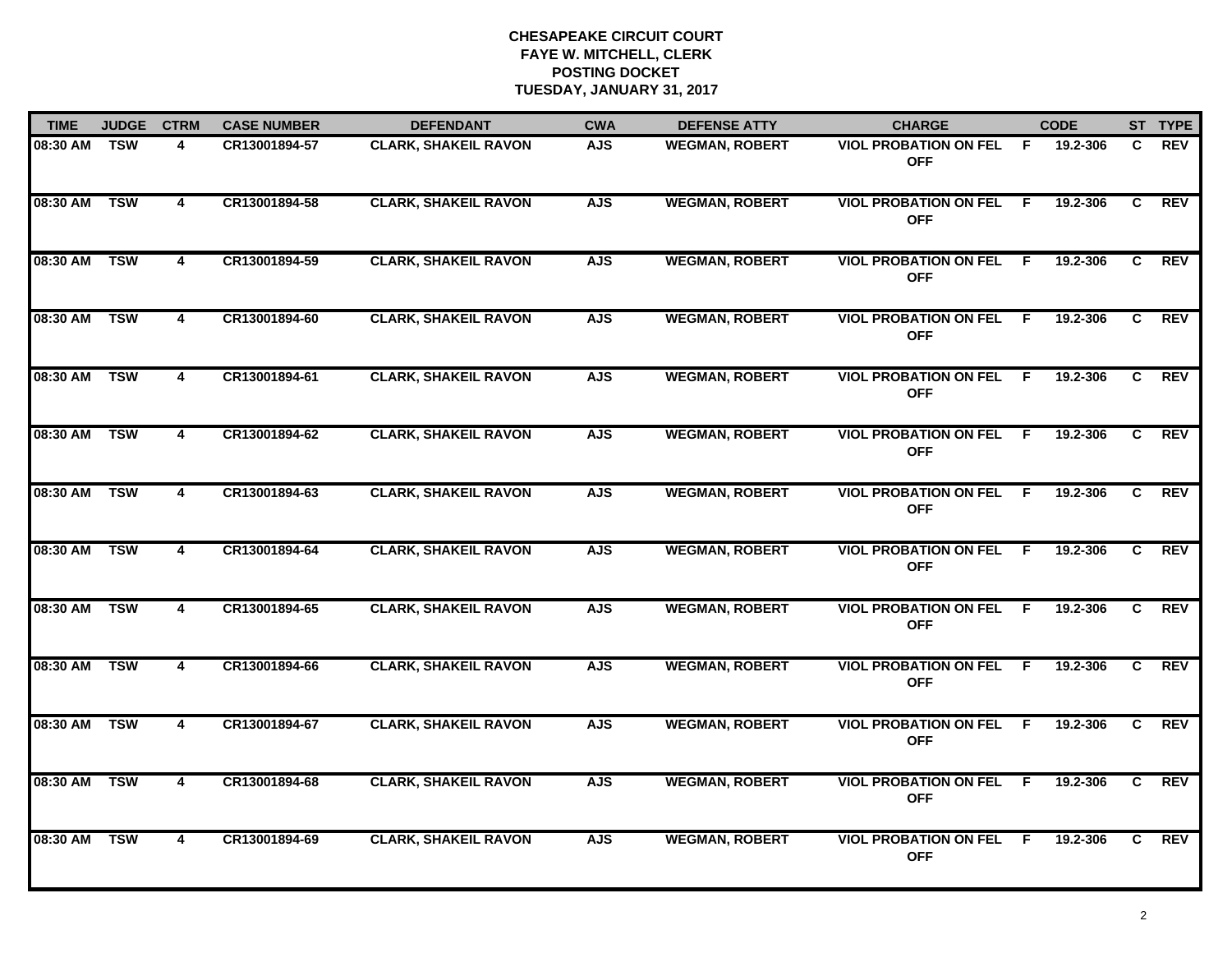| <b>TIME</b>  | <b>JUDGE</b> | <b>CTRM</b>             | <b>CASE NUMBER</b> | <b>DEFENDANT</b>                   | <b>CWA</b> | <b>DEFENSE ATTY</b>       | <b>CHARGE</b>                                |              | <b>CODE</b> |    | ST TYPE    |
|--------------|--------------|-------------------------|--------------------|------------------------------------|------------|---------------------------|----------------------------------------------|--------------|-------------|----|------------|
| 08:30 AM     | TSW          | 4                       | CR13001894-70      | <b>CLARK, SHAKEIL RAVON</b>        | <b>AJS</b> | <b>WEGMAN, ROBERT</b>     | <b>VIOL PROBATION ON FEL</b><br><b>OFF</b>   | - F          | 19.2-306    | C. | <b>REV</b> |
| 08:30 AM TSW |              | 4                       | CR13001894-71      | <b>CLARK, SHAKEIL RAVON</b>        | <b>AJS</b> | <b>WEGMAN, ROBERT</b>     | <b>VIOL PROBATION ON FEL</b><br><b>OFF</b>   | $\mathsf{F}$ | 19.2-306    | C  | REV        |
| 08:30 AM     | <b>TSW</b>   | $\overline{4}$          | CR13001894-72      | <b>CLARK, SHAKEIL RAVON</b>        | <b>AJS</b> | <b>WEGMAN, ROBERT</b>     | <b>VIOL PROBATION ON FEL</b><br><b>OFF</b>   | F.           | 19.2-306    | C  | <b>REV</b> |
| 08:30 AM     | <b>TSW</b>   | 4                       | CR13001894-73      | <b>CLARK, SHAKEIL RAVON</b>        | <b>AJS</b> | <b>WEGMAN, ROBERT</b>     | <b>VIOL PROBATION ON FEL</b><br><b>OFF</b>   | F.           | 19.2-306    | C. | <b>REV</b> |
| 08:30 AM     | <b>TSW</b>   | 4                       | CR13001894-74      | <b>CLARK, SHAKEIL RAVON</b>        | <b>AJS</b> | <b>WEGMAN, ROBERT</b>     | <b>VIOL PROBATION ON FEL</b><br><b>OFF</b>   | F.           | 19.2-306    | C  | <b>REV</b> |
| 08:30 AM TSW |              | 4                       | CR13001894-75      | <b>CLARK, SHAKEIL RAVON</b>        | <b>AJS</b> | <b>WEGMAN, ROBERT</b>     | <b>VIOL PROBATION ON FEL F</b><br><b>OFF</b> |              | 19.2-306    | C. | <b>REV</b> |
| 08:30 AM TSW |              | $\overline{\mathbf{4}}$ | CR13001894-76      | <b>CLARK, SHAKEIL RAVON</b>        | <b>AJS</b> | <b>WEGMAN, ROBERT</b>     | <b>VIOL PROBATION ON FEL</b><br><b>OFF</b>   | F            | 19.2-306    | C. | <b>REV</b> |
| 08:30 AM TSW |              | 4                       | CR13001894-77      | <b>CLARK, SHAKEIL RAVON</b>        | <b>AJS</b> | <b>WEGMAN, ROBERT</b>     | <b>VIOL PROBATION ON FEL</b><br><b>OFF</b>   | - F          | 19.2-306    | C  | REV        |
| 08:30 AM     | <b>TSW</b>   | 4                       | CR13001894-78      | <b>CLARK, SHAKEIL RAVON</b>        | <b>AJS</b> | <b>WEGMAN, ROBERT</b>     | <b>VIOL PROBATION ON FEL</b><br><b>OFF</b>   | -F           | 19.2-306    | C. | <b>REV</b> |
| 08:30 AM     | <b>TSW</b>   | 4                       | CR13001894-79      | <b>CLARK, SHAKEIL RAVON</b>        | <b>AJS</b> | <b>WEGMAN, ROBERT</b>     | <b>VIOL PROBATION ON FEL</b><br><b>OFF</b>   | E            | 19.2-306    | C  | <b>REV</b> |
| 08:30 AM TSW |              | 4                       | CR12002678-04      | <b>LEWIS, MICHAEL LEE; JR</b>      | <b>AJS</b> | <b>POULSON, MICHAEL C</b> | <b>VIOL PROBATION ON FEL</b><br><b>OFF</b>   | - F          | 19.2-306    | C. | <b>REV</b> |
| 08:30 AM     | <b>TSW</b>   | $\overline{\mathbf{4}}$ | CR13000858-03      | <b>PARRISH, CHRISTOPHER EDWARD</b> | <b>KAM</b> | <b>SWEENEY, B COLIN</b>   | <b>VIOL PROBATION ON FEL</b><br><b>OFF</b>   | F.           | 19.2-306    | C. | <b>REV</b> |
| 08:30 AM     | <b>TSW</b>   | 4                       | CR07002905-01      | <b>WOOTEN, ANTHONY</b>             | <b>JAF</b> | <b>SHANNON, KRISTEN M</b> | <b>VIOL PROBATION ON FEL</b><br><b>OFF</b>   | -F           | 19.2-306    |    | <b>REV</b> |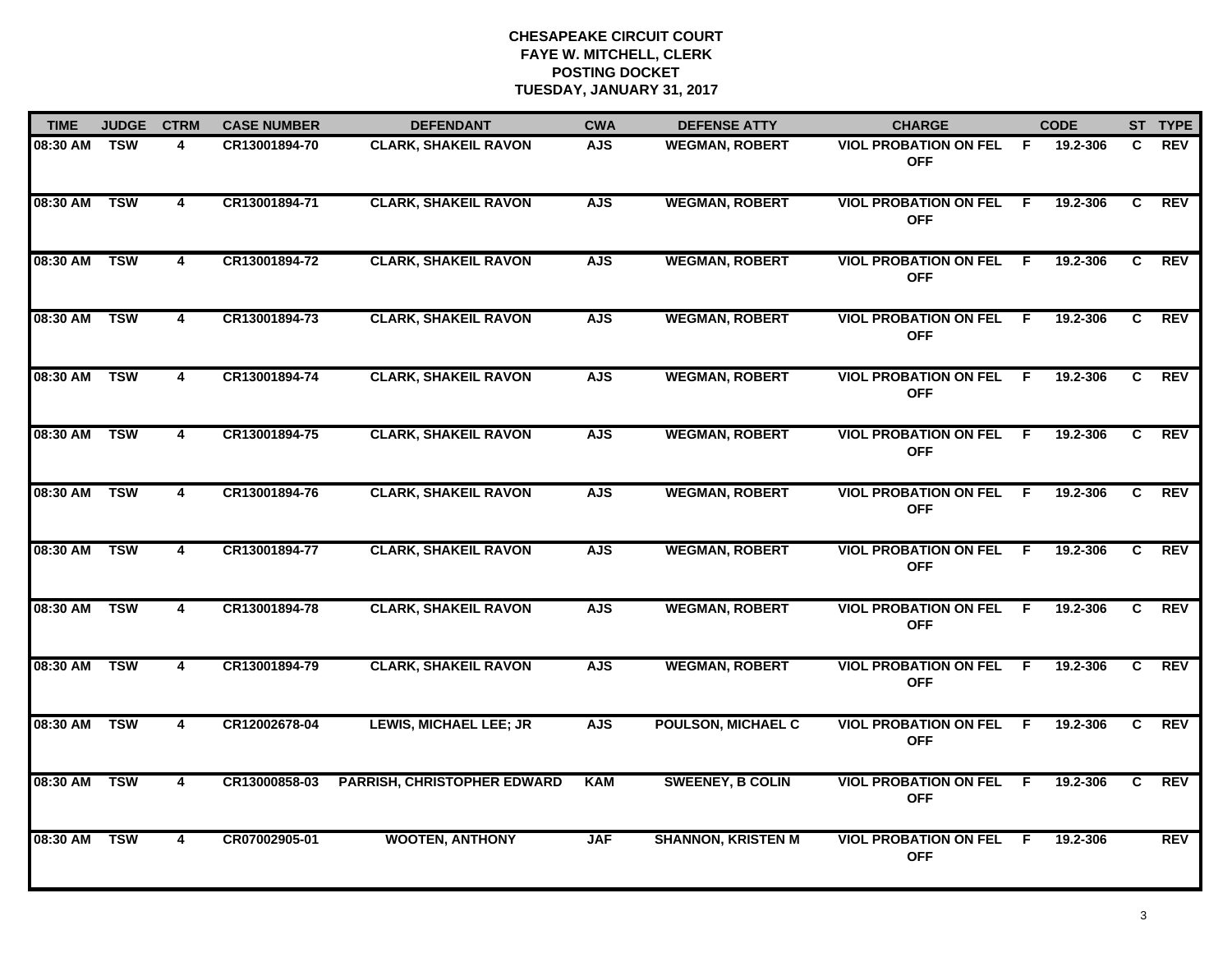| <b>TIME</b> | <b>JUDGE</b> | <b>CTRM</b>    | <b>CASE NUMBER</b> | <b>DEFENDANT</b>                | <b>CWA</b> | <b>DEFENSE ATTY</b>      | <b>CHARGE</b>                                  |    | <b>CODE</b>    |              | ST TYPE         |
|-------------|--------------|----------------|--------------------|---------------------------------|------------|--------------------------|------------------------------------------------|----|----------------|--------------|-----------------|
| 08:30 AM    | <b>RDS</b>   | 6              | CR06001258-01      | <b>GEE, JOHN WILLIAM; 4TH</b>   | <b>MIF</b> | <b>WEGMAN, ROBERT</b>    | <b>VIOL PROBATION ON FEL</b><br><b>OFF</b>     | F. | 19.2-306       | C.           | <b>REV</b>      |
| 08:30 AM    | <b>RDS</b>   | 6              | CR16001683-00      | <b>HAMLIN, TRAVIS MICHAEL</b>   | <b>MIF</b> | <b>KORSLAND, ERIK</b>    | <b>POSSESS ADDERALL</b>                        | F. | 18.2-250       |              | C SENR          |
| 08:30 AM    | <b>RDS</b>   | 6              | CR16001683-01      | <b>HAMLIN, TRAVIS MICHAEL</b>   | <b>MIF</b> | <b>KORSLAND, ERIK</b>    | <b>PWID ALPRAZOLAM</b>                         | F. | 18.2-248       |              | C SENR          |
| 08:30 AM    | <b>RDS</b>   | 6              | CR14000646-01      | <b>MARTIN, RICHARD O; II</b>    | <b>MIF</b> | Spencer, Jo Anne         | <b>VIOL PROBATION ON FEL</b><br><b>OFF</b>     | F. | 19.2-306       | C.           | <b>REV</b>      |
| 08:30 AM    | <b>RDS</b>   | 6              | CR16001624-00      | <b>MARTIN, RICHARD OLEY; II</b> | <b>WHC</b> | Buyrn, Richard L.        | <b>FAIL RETURN BAILMENT</b><br><b>PROPERTY</b> | F. | 18.2-117       |              | C SENR          |
| 08:30 AM    | <b>RDS</b>   | 6              | CR16001624-01      | <b>MARTIN, RICHARD OLEY; II</b> | <b>WHC</b> | Buyrn, Richard L.        | <b>EMBEZZLEMENT</b>                            | F. | 18.2-111       |              | C SENR          |
| 08:30 AM    | RDS          | 6              | CR16001624-02      | <b>MARTIN, RICHARD OLEY; II</b> | <b>WHC</b> | Buyrn, Richard L.        | <b>FORGE A CHECK</b>                           | F. | 18.2-172       | $\mathbf{c}$ | <b>SENR</b>     |
| 08:30 AM    | <b>RDS</b>   | 6              | CR16001762-00      | <b>MOYER, MARK RANDALL; JR</b>  | <b>MIF</b> | <b>PASS, STEPHANIE P</b> | <b>GRAND LARCENY</b>                           | F  | 18.2-95        |              | C SENR          |
| 08:30 AM    | <b>RDS</b>   | 6              | CR16001762-02      | <b>MOYER, MARK RANDALL; JR</b>  | <b>MIF</b> | <b>PASS, STEPHANIE P</b> | <b>POSSESS CONTD</b><br><b>PARAPHERNALIA</b>   | м  | 54.1-3466      |              | C SENR          |
| 08:30 AM    | <b>RDS</b>   | 6              | CR14000129-00      | <b>RIVERA, KEITH SAMUEL</b>     | <b>AJS</b> | <b>SOSA, KAREN</b>       | PRISONER POSSESS CELL<br><b>PHONE</b>          | F. | 18.2-431.1     | C.           | <b>SENR</b>     |
| 08:30 AM    | <b>RDS</b>   | 6              | CR15001089-00      | <b>SIKONIA, SCOTT MITCHELL</b>  | <b>AWW</b> | <b>WOODS, MICHAEL J</b>  | <b>POSSESS COCAINE</b>                         | F. | 18.2-250       | C            | <b>DD</b>       |
| 09:30 AM    | <b>JWB</b>   | $\overline{2}$ | CR17000151-00      | <b>DENNIS, ANGELA NICOLE</b>    |            |                          | <b>SUSP OL</b>                                 |    | M B.46.2-301 S |              | <b>ADAT</b>     |
| 09:30 AM    | <b>JWB</b>   | $\mathbf{2}$   | CR17000173-00      | <b>HAMLET, BENJAMIN</b>         |            |                          | <b>CONTEMPT-FTA TRIAL</b>                      | м  | 18.2-456       |              | $\overline{sc}$ |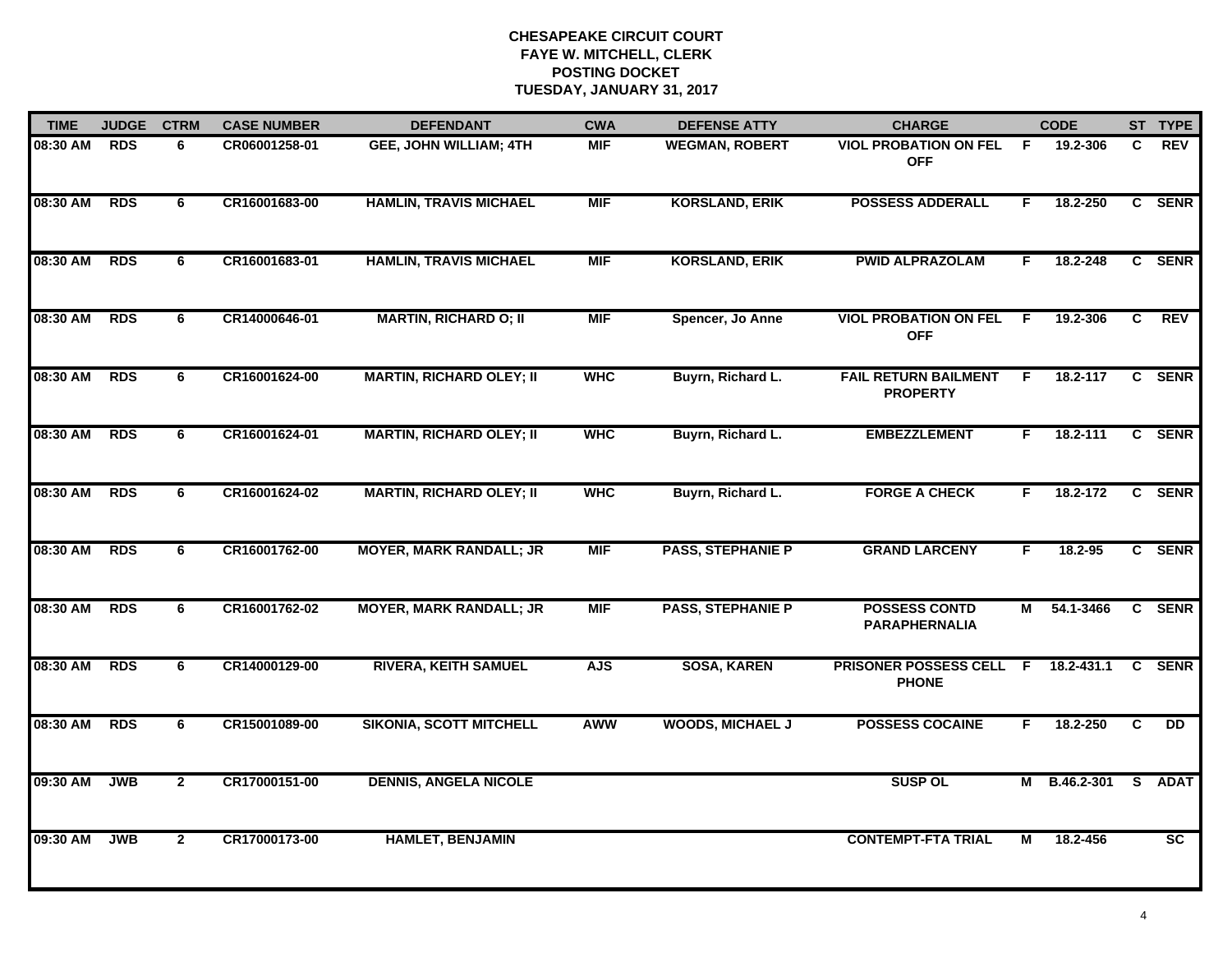| <b>TIME</b> | <b>JUDGE</b> | <b>CTRM</b>    | <b>CASE NUMBER</b> | <b>DEFENDANT</b>                  | <b>CWA</b> | <b>DEFENSE ATTY</b>       | <b>CHARGE</b>                               |    | <b>CODE</b>    |    | ST TYPE       |
|-------------|--------------|----------------|--------------------|-----------------------------------|------------|---------------------------|---------------------------------------------|----|----------------|----|---------------|
| 09:30 AM    | <b>JWB</b>   | $\overline{2}$ | CR16001202-00      | <b>HIGH, DESMOND; JR</b>          | <b>MIF</b> | <b>SPENCER, JO ANNE C</b> | <b>PWID COCAINE</b>                         | F. | 18.2-248       | C. | <b>TBS</b>    |
| 09:30 AM    | <b>JWB</b>   | $\overline{2}$ | CR16001202-01      | <b>HIGH, DESMOND; JR</b>          | <b>MIF</b> | <b>SPENCER, JO ANNE C</b> | <b>PWID HEROIN</b>                          | F. | 18.2-248       | C  | <b>TBS</b>    |
| 09:30 AM    | <b>JWB</b>   | $\overline{2}$ | CR16001202-02      | HIGH, DESMOND; JR                 | <b>MIF</b> | <b>SPENCER, JO ANNE C</b> | <b>PWID COCAINE</b>                         | F  | 18.2-248       | C  | <b>TBS</b>    |
| 09:30 AM    | <b>JWB</b>   | $\mathbf{2}$   | CR16001202-03      | <b>HIGH, DESMOND; JR</b>          | <b>MIF</b> | <b>SPENCER, JO ANNE C</b> | <b>PWID HEROIN</b>                          | F. | 18.2-248       | C  | <b>TBS</b>    |
| 09:30 AM    | <b>JWB</b>   | $\mathbf{2}$   | CR17000027-00      | <b>LEWIS, CARLTON REMOND</b>      | <b>AEP</b> |                           | <b>POSSESS COCAINE</b>                      | F. | 18.2-250       |    | <b>B</b> ADAT |
| 09:30 AM    | <b>JWB</b>   | $\mathbf{2}$   | CR08004813-01      | PASKEWIC, AUDREY LAYLA            |            |                           | <b>VIOL: SUSP SENT ON FEL</b><br><b>OFF</b> | E  | 19.2-306       |    | <b>ADAT</b>   |
| 09:30 AM    | <b>JWB</b>   | $\overline{2}$ | CR08004814-01      | <b>PASKEWIC, AUDREY LAYLA</b>     |            |                           | <b>VIOL: SUSP SENT ON FEL</b><br><b>OFF</b> | -F | 19.2-306       |    | <b>ADAT</b>   |
| 09:30 AM    | <b>JWB</b>   | $\mathbf{2}$   | CR08004817-01      | PASKEWIC, AUDREY LAYLA            |            |                           | <b>VIOL: SUSP SENT ON FEL</b><br><b>OFF</b> | F. | 19.2-306       |    | <b>ADAT</b>   |
| 09:30 AM    | <b>JWB</b>   | $\mathbf{2}$   | CR16000978-00      | <b>ROSALES, WALTER EMILIO</b>     | <b>AEP</b> | <b>JONES, DAVID L</b>     | <b>BREAK &amp; ENTER</b>                    | F  | $18.2 - 91$    |    | C ADAT        |
| 09:30 AM    | <b>JWB</b>   | $\overline{2}$ | CR16000978-01      | <b>ROSALES, WALTER EMILIO</b>     | <b>AEP</b> | Jones, David L.           | FAIL TO APPEAR-HEARING M                    |    | 18.2-456       | C  | <b>TBS</b>    |
| 09:30 AM    | <b>JWB</b>   | $\overline{2}$ | CR16000978-02      | <b>ROSALES, WALTER EMILIO</b>     |            |                           | <b>FAIL TO APPEAR-TRIAL</b>                 | М  | 18.2-456       |    | C ADAT        |
| 09:30 AM    | <b>JWB</b>   | $\overline{2}$ | CR17000029-00      | <b>TAYLOR, KRYSTAL LYNN</b>       | <b>AEP</b> |                           | <b>MANUF POSSESS</b><br><b>MARIJUANA</b>    |    | $F$ 18.2-248.1 |    | <b>B</b> ADAT |
| 10:00 AM    | <b>JWB</b>   | $\mathbf 1$    | CR16001628-00      | <b>AILSTOCK, GREGORY TODD; JR</b> | <b>MIF</b> | <b>STOKES, MARK B</b>     | <b>HIT AND RUN</b>                          |    | F D.46.2-894   |    | <b>B</b> TRYL |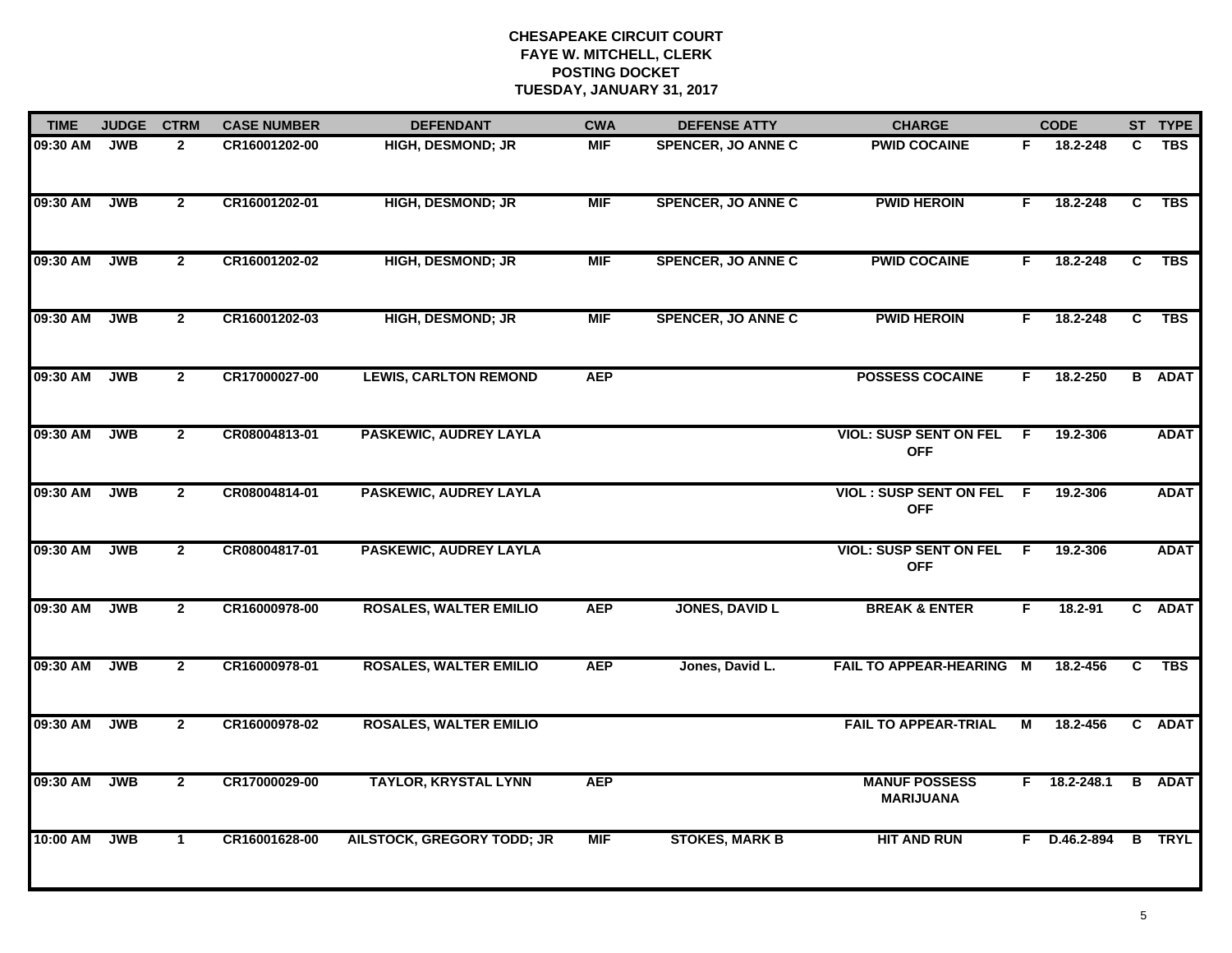| <b>TIME</b> | <b>JUDGE</b> | <b>CTRM</b>  | <b>CASE NUMBER</b> | <b>DEFENDANT</b>                    | <b>CWA</b> | <b>DEFENSE ATTY</b>      | <b>CHARGE</b>                                 |     | <b>CODE</b>   |   | ST TYPE       |
|-------------|--------------|--------------|--------------------|-------------------------------------|------------|--------------------------|-----------------------------------------------|-----|---------------|---|---------------|
| 10:00 AM    | <b>JWB</b>   | $\mathbf{1}$ | CR16001628-01      | AILSTOCK, GREGORY TODD; JR          | <b>MIF</b> | <b>STOKES, MARK B</b>    | <b>REVOKED O/L</b>                            |     | M B.46.2-301  | B | <b>TRYL</b>   |
| 10:00 AM    | <b>JWB</b>   | $\mathbf{1}$ | CR16000858-00      | <b>BELL, CURTIS BERNARD</b>         | AWW        | <b>SWARTZ, JEFFREY A</b> | <b>POSS HEROIN</b>                            | F.  | 18.2-250      | В | SUP           |
| 10:00 AM    | <b>JWB</b>   | $\mathbf{1}$ | CR16000858-00      | <b>BELL, CURTIS BERNARD</b>         | <b>AWW</b> | <b>SWARTZ, JEFFREY A</b> | <b>POSS HEROIN</b>                            | F.  | 18.2-250      |   | <b>B</b> TRYL |
| 10:00 AM    | <b>JWB</b>   | $\mathbf 1$  | CR08A01547-01      | <b>BROWN, CHRISTINA DAWN</b>        | <b>WHC</b> | <b>FRAZIER, REGINALD</b> | <b>VIOL PROBATION ON FEL</b><br><b>OFF</b>    | -F  | 19.2-306      |   | C BOND        |
| 10:00 AM    | <b>JWB</b>   | $\mathbf{1}$ | CR11000492-04      | <b>BROWN, CHRISTINA DAWN</b>        | <b>WHC</b> | <b>FRAZIER, REGINALD</b> | <b>VIOL PROBATION ON FEL</b><br><b>OFF</b>    | - F | 19.2-306      |   | C BOND        |
| 10:00 AM    | <b>JWB</b>   | $\mathbf{1}$ | CR16001864-00      | <b>BURWELL, SHAUN MARCEL</b>        | <b>WHC</b> | <b>SWEENEY, B COLIN</b>  | <b>RECEIVE STOLEN GOODS</b>                   | - F | 18.2-108      |   | C TRYL        |
| 10:00 AM    | <b>JWB</b>   | $\mathbf{1}$ | CR16001864-01      | <b>BURWELL, SHAUN MARCEL</b>        | <b>WHC</b> | <b>DAVIS, RICHARD</b>    | POSS MARIJUANA 1ST OFF M                      |     | 18.2-250.1    | C | <b>TRYL</b>   |
| 10:00 AM    | <b>JWB</b>   | $\mathbf{1}$ | CR16001864-02      | <b>BURWELL, SHAUN MARCEL</b>        | <b>WHC</b> | <b>DAVIS, RICHARD</b>    | <b>FALSE ID TO OFFICER</b>                    | М   | $19.2 - 82.1$ |   | C TRYL        |
| 10:00 AM    | <b>JWB</b>   | $\mathbf{1}$ | CR16001864-03      | <b>BURWELL, SHAUN MARCEL</b>        | <b>WHC</b> | <b>DAVIS, RICHARD</b>    | <b>HIT AND RUN (ACC)</b>                      | F.  | D.46.2-894    |   | C TRYL        |
| 10:00 AM    | <b>JWB</b>   | $\mathbf{1}$ | CR17000115-00      | <b>CHISHOLM, JAQUIDA ANTOINETTE</b> | <b>AWW</b> | Wegman, Robert L.        | <b>BOND APPEAL</b>                            | O   | $19.2 - 124$  |   | C BOND        |
| 10:00 AM    | <b>JWB</b>   | $\mathbf 1$  | CR17000035-00      | <b>RUSH, VICTORIA CATHERINE</b>     | <b>AWW</b> | Jones, David L.          | <b>POSSESS HEROIN</b>                         | F.  | 18.2-250      |   | C BOND        |
| 10:00 AM    | <b>JWB</b>   | $\mathbf{1}$ | CR17000035-01      | <b>RUSH, VICTORIA CATHERINE</b>     | <b>AWW</b> | Jones, David L.          | <b>POSSESS COCAINE</b>                        | F   | 18.2-250      | C | <b>BOND</b>   |
| 10:00 AM    | <b>JWB</b>   | $\mathbf{1}$ | CR17000035-02      | <b>RUSH, VICTORIA CATHERINE</b>     | AWW        | Jones, David L.          | <b>UNAUTH POSSESSION:</b><br><b>DRUG PARA</b> | M   | 54.1-3466     |   | C BOND        |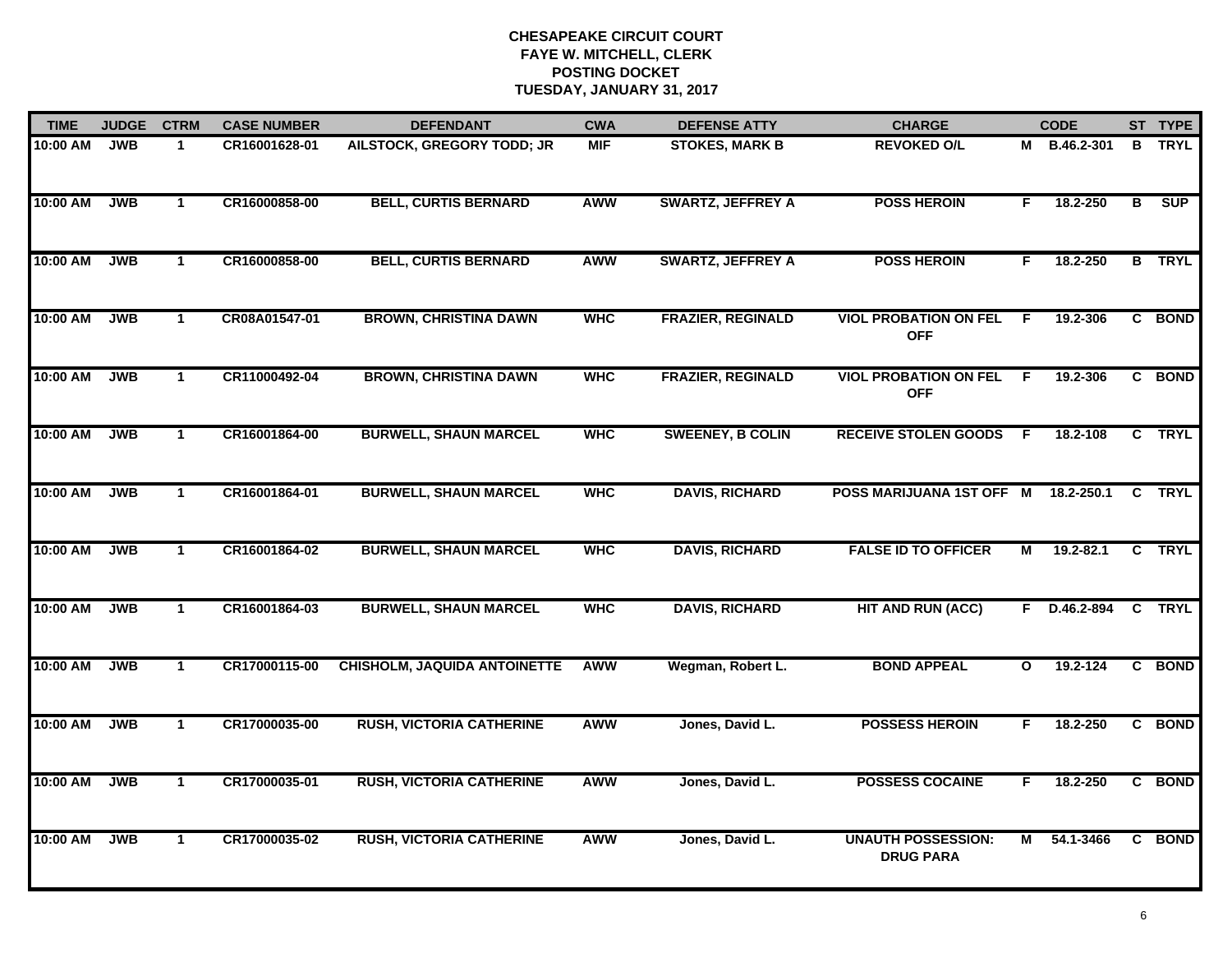| <b>TIME</b> | <b>JUDGE</b> | <b>CTRM</b>             | <b>CASE NUMBER</b> | <b>DEFENDANT</b>             | <b>CWA</b> | <b>DEFENSE ATTY</b>     | <b>CHARGE</b>                                     |    | <b>CODE</b> |                | ST TYPE       |
|-------------|--------------|-------------------------|--------------------|------------------------------|------------|-------------------------|---------------------------------------------------|----|-------------|----------------|---------------|
| 10:00 AM    | <b>JWB</b>   | $\mathbf 1$             | CR16002134-00      | <b>WILLIAMS, LEANDER LEE</b> | <b>AWW</b> | Hamlet, BENJAMIN E      | <b>POSSESS COCAINE</b>                            | F. | 18.2-250    | в              | <b>PLEA</b>   |
| 10:00 AM    | <b>JWB</b>   | $\mathbf{1}$            | CR16002134-01      | <b>WILLIAMS, LEANDER LEE</b> | <b>AWW</b> | Hamlet, BENJAMIN E      | <b>SUSP OL 3RD OFFENSE</b>                        | M  | B.46.2-301  | В              | <b>PLEA</b>   |
| 10:00 AM    | <b>TSW</b>   | $\overline{4}$          | CR16000509-00      | <b>BLOW, RHONDA YVETTE</b>   | <b>DAW</b> | <b>JONES, M COLSTON</b> | <b>MEDICAID FRAUD</b>                             | F. | 32.1-314    |                | <b>B</b> PLEA |
| 10:00 AM    | <b>TSW</b>   | 4                       | CR16000509-01      | <b>BLOW, RHONDA YVETTE</b>   | <b>DAW</b> |                         | <b>OBTAIN MONEY BY FALSE F</b><br><b>PRETENSE</b> |    | 18.2-178    | B              | <b>PLEA</b>   |
| 10:00 AM    | <b>TSW</b>   | 4                       | CR16000509-02      | <b>BLOW, RHONDA YVETTE</b>   | <b>DAW</b> | <b>JONES, M COLSTON</b> | <b>MEDICAID FRAUD</b>                             | F. | 32.1-314    | B              | <b>PLEA</b>   |
| 10:00 AM    | <b>TSW</b>   | 4                       | CR16000509-03      | <b>BLOW, RHONDA YVETTE</b>   | <b>DAW</b> | <b>JONES, M COLSTON</b> | <b>OBTAIN MONEY BY FALSE F</b><br><b>PRETENSE</b> |    | 18.2-178    | B              | <b>PLEA</b>   |
| 10:00 AM    | <b>TSW</b>   | $\overline{\mathbf{4}}$ | CR16000509-04      | <b>BLOW, RHONDA YVETTE</b>   | <b>DAW</b> | <b>JONES, M COLSTON</b> | <b>MEDICAID FRAUD</b>                             | F  | 32.1-314    | B              | <b>PLEA</b>   |
| 10:00 AM    | <b>TSW</b>   | $\overline{4}$          | CR16000509-05      | <b>BLOW, RHONDA YVETTE</b>   | <b>DAW</b> | <b>JONES, M COLSTON</b> | <b>OBTAIN MONEY BY FALSE F</b><br><b>PRETENSE</b> |    | 18.2-178    | $\overline{B}$ | <b>PLEA</b>   |
| 10:00 AM    | <b>TSW</b>   | 4                       | CR16000509-06      | <b>BLOW, RHONDA YVETTE</b>   | <b>DAW</b> | <b>JONES, M COLSTON</b> | <b>MEDICAID FRAUD</b>                             | F. | 32.1-314    | B              | <b>PLEA</b>   |
| 10:00 AM    | <b>TSW</b>   | 4                       | CR16000509-07      | <b>BLOW, RHONDA YVETTE</b>   | <b>DAW</b> | <b>JONES, M COSLTON</b> | <b>OBTAIN MONEY BY FALSE F</b><br><b>PRETENSE</b> |    | 18.2-178    | B              | <b>PLEA</b>   |
| 10:00 AM    | <b>TSW</b>   | 4                       | CR16000509-08      | <b>BLOW, RHONDA YVETTE</b>   | <b>DAW</b> | <b>JONES, M COLSTON</b> | <b>MEDICAID FRAUD</b>                             | F  | 32.1-314    | B              | <b>PLEA</b>   |
| 10:00 AM    | <b>TSW</b>   | 4                       | CR16000509-09      | <b>BLOW, RHONDA YVETTE</b>   | <b>DAW</b> | <b>JONES, M COLSTON</b> | <b>OBTAIN MONEY BY FALSE F</b><br><b>PRETENSE</b> |    | 18.2-178    | $\overline{B}$ | <b>PLEA</b>   |
| 10:00 AM    | <b>TSW</b>   | $\overline{4}$          | CR16000509-10      | <b>BLOW, RHONDA YVETTE</b>   | <b>DAW</b> | <b>JONES, M COLSTON</b> | <b>MEDICAL ASSISTANCE</b><br><b>FRAUD-CONSP</b>   | F. | 32.1-314    | $\overline{B}$ | <b>PLEA</b>   |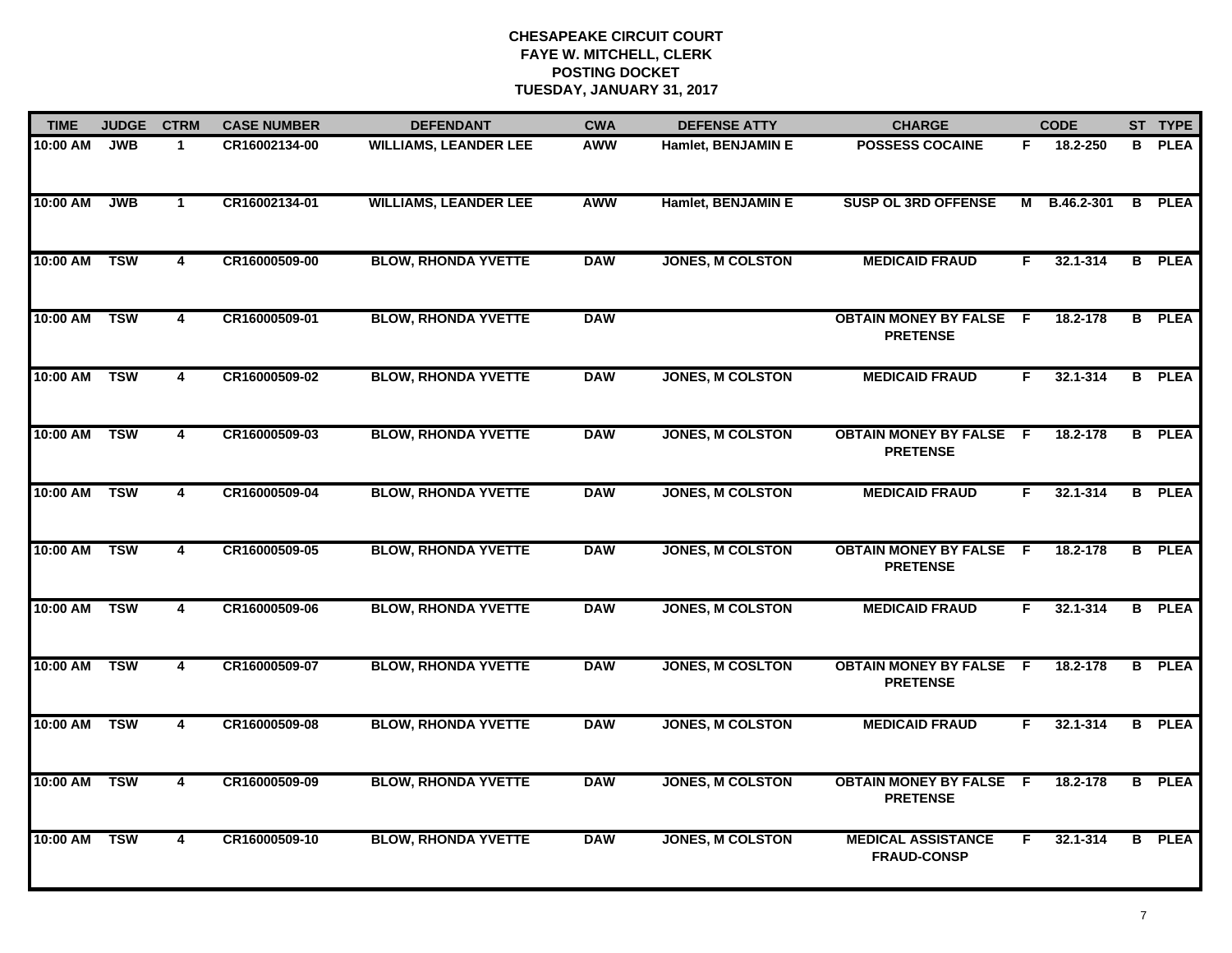| <b>TIME</b> | <b>JUDGE</b> | <b>CTRM</b>             | <b>CASE NUMBER</b> | <b>DEFENDANT</b>                     | <b>CWA</b> | <b>DEFENSE ATTY</b>       | <b>CHARGE</b>                                     |              | <b>CODE</b>    | ST TYPE       |
|-------------|--------------|-------------------------|--------------------|--------------------------------------|------------|---------------------------|---------------------------------------------------|--------------|----------------|---------------|
| 10:00 AM    | <b>TSW</b>   | 4                       | CR17000175-00      | <b>BOSTAIN, BARBARA JEAN</b>         | <b>PLS</b> | <b>SHANNON, KRISTEN M</b> | <b>BOND APPEAL</b>                                | $\mathbf{o}$ | 19.2-124       | C BOND        |
| 10:00 AM    | <b>TSW</b>   | 4                       | CR17000063-00      | <b>BUCHANAN, DONALD KENNETH; III</b> | BW         | James, Andrew K.          | <b>DUI3RD</b>                                     |              | $F$ C.18.2-266 | C TRYL        |
| 10:00 AM    | <b>TSW</b>   | $\overline{4}$          | CR16001977-00      | <b>COREN, JESSICA MARIE</b>          | <b>AJS</b> | Jones, David L.           | <b>MALICIOUS BODILY INJURY F</b>                  |              | 18.2-51        | <b>B</b> TRYL |
| 10:00 AM    | <b>TSW</b>   | 4                       | CR16001429-00      | <b>GALLISHAW, KHALID TERRELL</b>     | CLB        | <b>JONES, DAVID</b>       | <b>OBTAIN MONEY/ETC:FALSE F</b><br><b>PRETENS</b> |              | 18.2-178       | <b>B</b> PLEA |
| 10:00 AM    | <b>TSW</b>   | 4                       | CR17000008-00      | <b>GREEN, JADAKISS</b>               | <b>ASA</b> | <b>MASSIE, JOSEPH S</b>   | <b>MALICIOUS WOUNDING</b>                         | F.           | $18.2 - 51$    | C PLEA        |
| 10:00 AM    | <b>TSW</b>   | 4                       | CR17000160-00      | <b>JONES, LENARRIUS MALIK</b>        | <b>AJS</b> | Buyrn, William E.         | <b>BOND APPEAL</b>                                | $\mathbf{o}$ | 19.2-124       | C BOND        |
| 10:00 AM    | <b>TSW</b>   | $\overline{\mathbf{4}}$ | CR16001894-00      | <b>KOCH, RICHARD JAMES</b>           | <b>ASA</b> | <b>BLACK, HUGH E</b>      | <b>ROBBERY</b>                                    | F.           | 18.2-58        | <b>B</b> TRYL |
| 10:00 AM    | <b>TSW</b>   | $\overline{\mathbf{4}}$ | CR16001894-01      | <b>KOCH, RICHARD JAMES</b>           | <b>ASA</b> | <b>BLACK, HUGH E</b>      | <b>ABDUCTION BY FORCE</b>                         | F            | 18.2-47        | <b>B</b> TRYL |
| 10:00 AM    | <b>TSW</b>   | 4                       | CR17000010-02      | <b>LEX, SHELBY</b>                   | <b>PLS</b> | Black, Hugh E.; III       | <b>GRAND LARCENY</b>                              | F.           | $18.2 - 95$    | C TRYL        |
| 10:00 AM    | <b>TSW</b>   | $\overline{\mathbf{4}}$ | CR17000010-03      | LEX, SHELBY                          | <b>PLS</b> | Black, Hugh E.; III       | <b>CONSPIRE/AID/ABET</b><br>LARCENY>\$200         | F.           | $18.2 - 23$    | C TRYL        |
| 10:00 AM    | <b>TSW</b>   | 4                       | CR17000010-00      | <b>LEX, SHELBY ELIZABETH</b>         | <b>PLS</b> | Black, Hugh E.; III       | <b>STATUTORY BURGLARY</b>                         | F            | $18.2 - 91$    | C TRYL        |
| 10:00 AM    | <b>TSW</b>   | $\overline{\mathbf{4}}$ | CR17000010-01      | <b>LEX, SHELBY ELIZABETH</b>         | <b>PLS</b> | Black, Hugh E.; III       | <b>CONSPIRE STATUTORY</b><br><b>BURGLARY</b>      | F.           | 18.2-91        | C TRYL        |
| 10:00 AM    | <b>TSW</b>   | 4                       | CR17000010-04      | <b>LEX, SHELBY ELIZABETH</b>         | <b>PLS</b> | Black, Hugh E.; III       | <b>DESTRUCT PROP W/INTENT M</b><br>$<$ \$1000     |              | 18.2-137       | C TRYL        |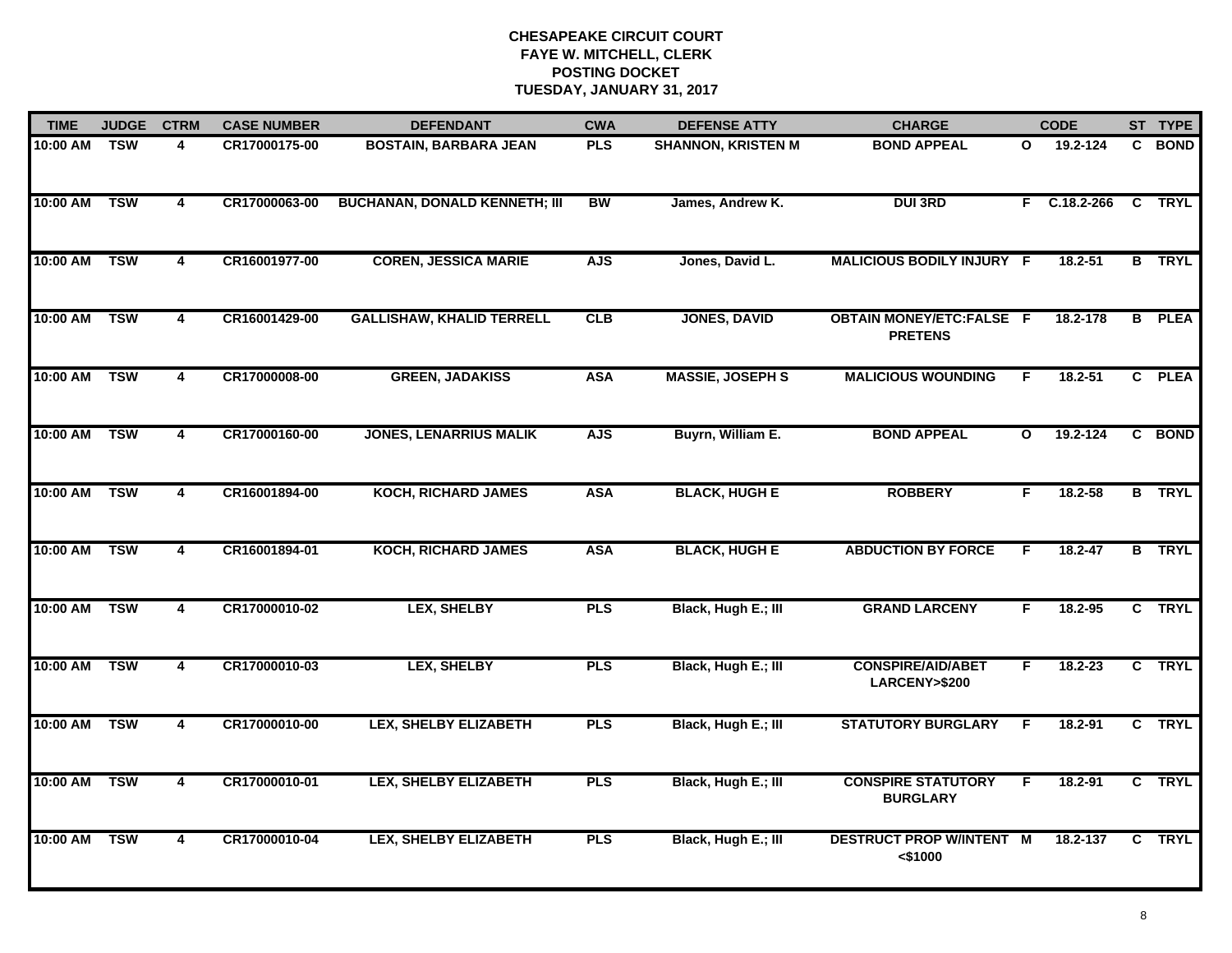| <b>TIME</b> | <b>JUDGE</b> | <b>CTRM</b> | <b>CASE NUMBER</b> | <b>DEFENDANT</b>             | <b>CWA</b> | <b>DEFENSE ATTY</b>       | <b>CHARGE</b>                                       |              | <b>CODE</b>     |                | ST TYPE       |
|-------------|--------------|-------------|--------------------|------------------------------|------------|---------------------------|-----------------------------------------------------|--------------|-----------------|----------------|---------------|
| 10:00 AM    | <b>TSW</b>   | 4           | CR15002223-01      | <b>MATEO, OLIVIA LYNN</b>    | <b>AMF</b> | <b>ARRINGTON, DEBRACA</b> | <b>VIOL PROBATION ON FEL</b><br><b>OFF</b>          | F.           | 19.2-306        |                | C BOND        |
| 10:00 AM    | <b>TSW</b>   | 4           | CR17000011-00      | <b>REZA, SARA NICOLE</b>     | <b>PLS</b> | Jankell, Peter J.         | <b>STATUTORY BURGLARY</b>                           | F            | $18.2 - 91$     |                | <b>B</b> TRYL |
| 10:00 AM    | <b>TSW</b>   | 4           | CR17000011-01      | <b>REZA, SARA NICOLE</b>     | <b>PLS</b> | Jankell, Peter J.         | <b>CONSPIRE STATUTORY</b><br><b>BURGLARY</b>        | F.           | 18.2-91         | $\overline{B}$ | <b>TRYL</b>   |
| 10:00 AM    | <b>TSW</b>   | 4           | CR17000011-02      | <b>REZA, SARA NICOLE</b>     | <b>PLS</b> | Jankell, Peter J.         | <b>GRND LARCENY: &gt;=\$200</b><br><b>NOT PERSN</b> | F.           | $18.2 - 95$     |                | <b>B</b> TRYL |
| 10:00 AM    | <b>TSW</b>   | 4           | CR17000011-03      | <b>REZA, SARA NICOLE</b>     | <b>PLS</b> | Jankell, Peter J.         | <b>CONSPIRE/AID/ABET</b><br>LARCENY>\$200           | F.           | 18.2-23         |                | <b>B</b> TRYL |
| 10:00 AM    | <b>TSW</b>   | 4           | CR17000011-04      | <b>REZA, SARA NICOLE</b>     | <b>PLS</b> | Jankell, Peter J.         | <b>DESTRUCT PROP W/INTENT M</b><br>$<$ \$1000       |              | 18.2-137        | B.             | <b>TRYL</b>   |
| 10:00 AM    | <b>TSW</b>   | 4           | CR17000208-00      | <b>TURNER, DAVIS; IV</b>     | <b>DAW</b> | Buyrn, Richard L.         | <b>BOND APPEAL</b>                                  | $\mathbf{o}$ | 19.2-124        |                | C BOND        |
| 10:00 AM    | <b>RDS</b>   | 6           | CR16001826-00      | <b>MCRAE, FREDERICK SIMS</b> | <b>AHM</b> |                           | <b>GRAND LARCENY STEAL</b><br><b>PROPERTY</b>       | F            | 18.2-95         | $\mathbf{c}$   | <b>JURY</b>   |
| 10:00 AM    | <b>RDS</b>   | 6           | CR16001826-01      | <b>MCRAE, FREDERICK SIMS</b> | <b>AHM</b> |                           | <b>STOLEN PROPERTY</b><br><b>WINTENT SELL</b>       |              | F 18.2-108.01 C |                | <b>JURY</b>   |
| 10:00 AM    | <b>RDS</b>   | 6           | CR16001826-02      | <b>MCRAE, FREDERICK SIMS</b> | <b>AHM</b> |                           | <b>POSS VEHICLE ALTERED</b><br><b>SERIAL#</b>       | F.           | 46.2-1075       | $\mathbf{C}$   | <b>JURY</b>   |